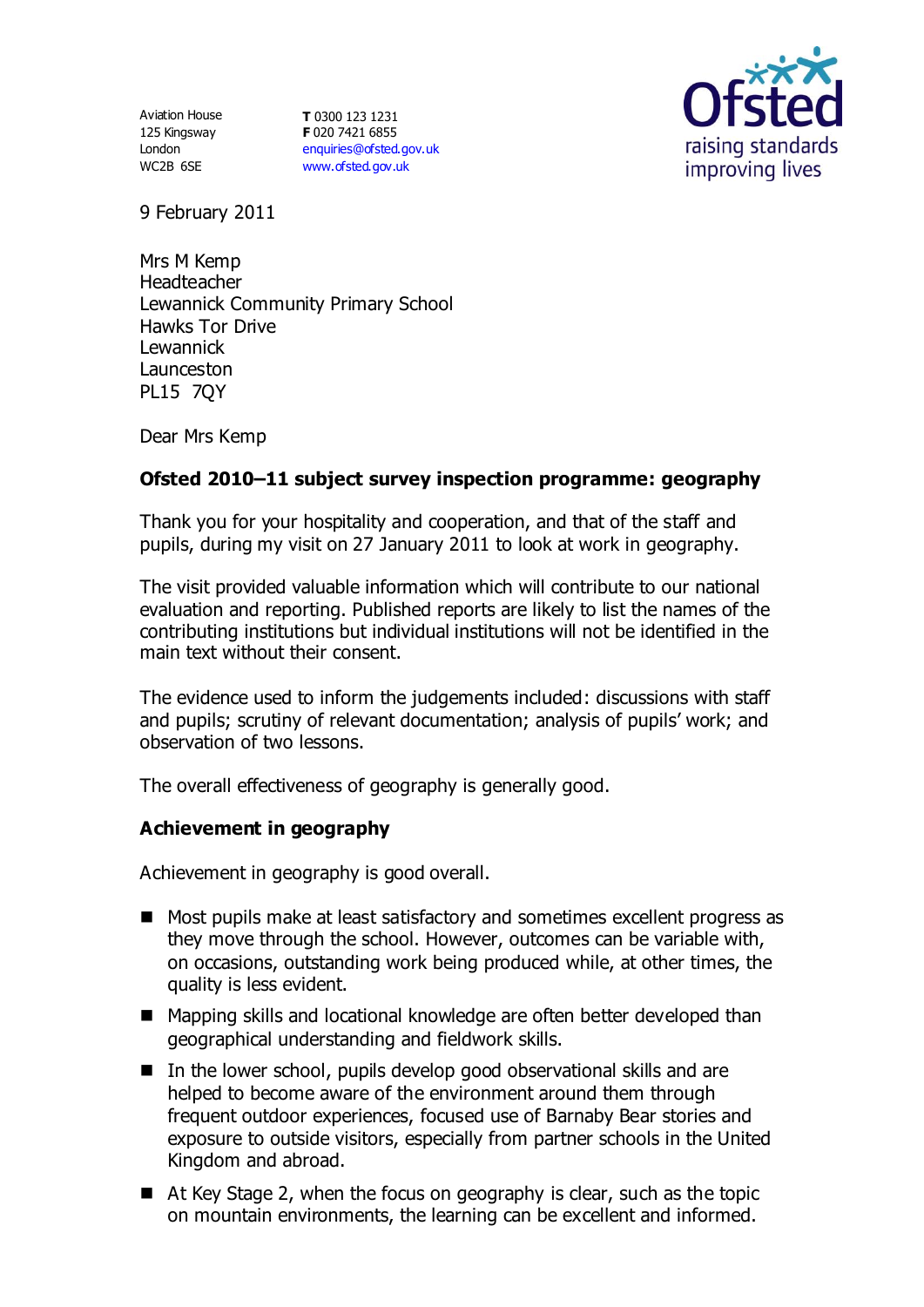However, when geography only provides a context for learning in other subjects, geographical learning often becomes superficial.

- The strong focus on international linking, through Comenius as well as in support of charities such as Fair Trade, develops pupils' knowledge of a wide range of locations around the world. Older, and especially the more able pupils, have very good locational knowledge recognising, for example, that Calgary is in Alberta, Canada; Tanzania is in East Africa; and that Queenstown is located on South Island, New Zealand.
- Pupils enjoy learning about the world around them; they are enthusiastic and respond well to challenging tasks set. Research skills, using a range of resources including the internet and atlases, are developed well.

#### **Quality of teaching of geography**

The quality of teaching in geography is good overall.

- Good and outstanding teaching of geography were observed. When the geographical focus is clear, work is planned well and resources are appropriate, good teaching leads to good learning in the subject.
- The lack of quality resources prevents teachers from making best use of their talents when covering some topics and outcomes for pupils can be more fragmented and superficial.
- When teaching is good, effective use is made of information and communication technology in lessons to stimulate pupils' interest through the use of a range of visual images. Clarity of exposition also ensures that pupils understand what they must do to access and complete the tasks set.
- Themed homework tasks are used well to engage pupils in their learning and to develop research and writing skills, in particular. The potential for learning geography is not always fully exploited through this work. For example, when writing about global habitats the focus is often strongly placed on the plant or animal species rather than on the physical limitations of the environment.
- Assessment procedures are at an early stage of development. Teachers have a general overview of how pupils are progressing in their learning but their evidence for this is less secure.

## **Quality of the curriculum in geography**

The quality of the curriculum in geography is satisfactory.

- $\blacksquare$  The clear structure to the thematic curriculum potentially provides numerous opportunities for pupils to learn geography. Unfortunately, at times, geography provides a context for learning in other subjects and opportunities are not fully explored.
- Although coverage is broad, the progressive development of key geographical themes, such as understanding places and physical and human processes in greater depth, is less evident.